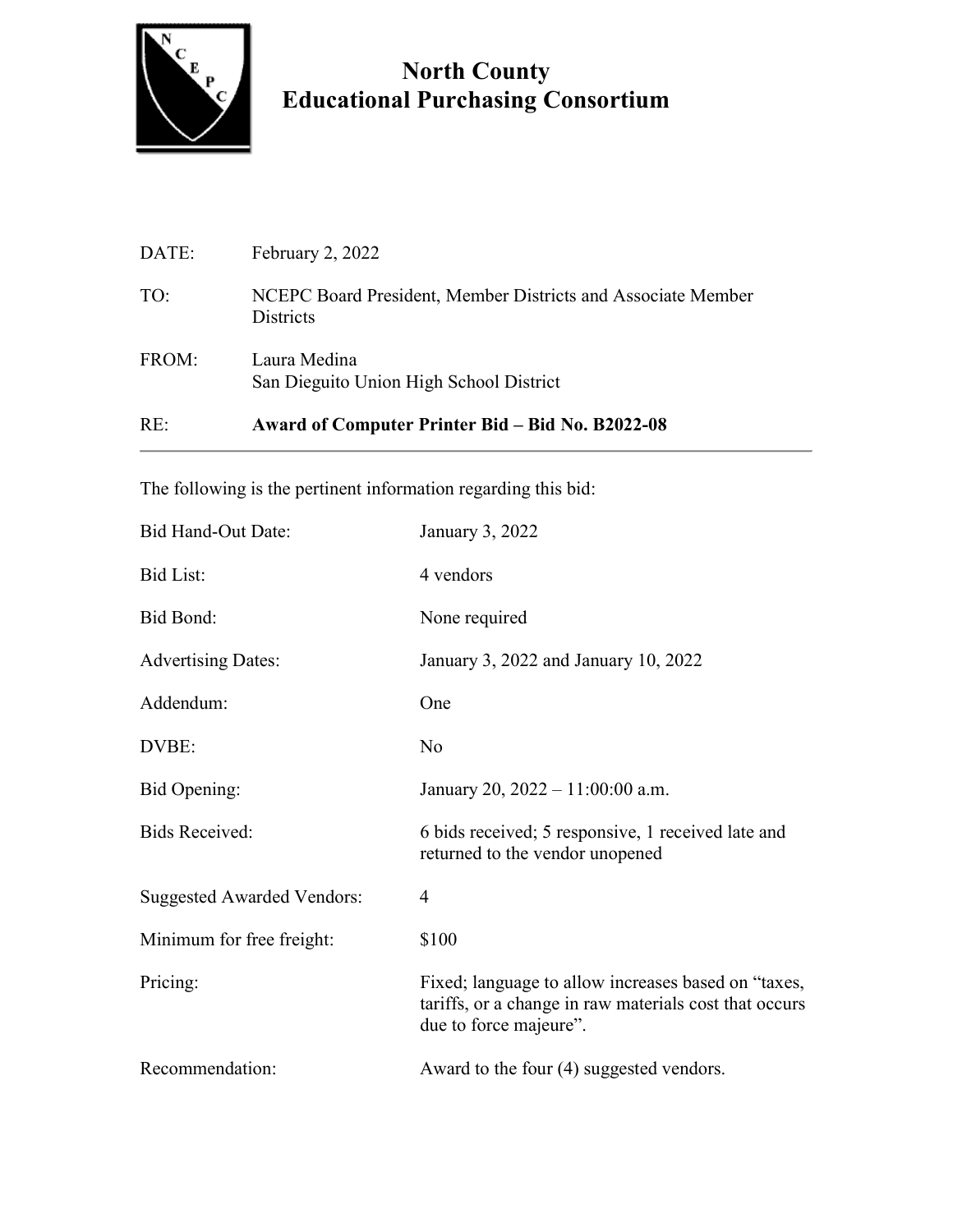

## NORTH COUNTY EDUCATION PURCHASING CONSORTIUM AWARDED VENDOR LIST

| <b>BID TITLE: Computer Printer Bid</b>                                                           |                                                               | <b>SPONSORING DISTRICT:</b>                                                      | DELIVERY A.R.O.:                     |
|--------------------------------------------------------------------------------------------------|---------------------------------------------------------------|----------------------------------------------------------------------------------|--------------------------------------|
| BID NUMBER: B2022-08                                                                             |                                                               | San Dieguito Union High School District<br><b>DISTRICT CONTACT: Laura Medina</b> |                                      |
| CONTRACT PERIOD: 04/08/22 - 04/30/23                                                             |                                                               | PH: (760) 753-6491 ext 5589 FAX: (760) 943-1542                                  | MIN QTY FOR FREE FREIGHT: \$100.00   |
|                                                                                                  |                                                               |                                                                                  |                                      |
| <b>VENDOR NAME</b>                                                                               | <b>ADDRESS</b>                                                | <b>PHONE/FAX NUMBERS</b>                                                         | <b>CONTACT NAME</b>                  |
| Rasix Computer Center, Inc.<br>dba Academic Supplier                                             | Rasix Computer Center, Inc.<br>3519 Main Street, Suite 401    | Phone: (800) 266-2892 ext 117                                                    | Jeffrey Kozma                        |
|                                                                                                  | Chula Vista, CA 91911-0801                                    | Fax: (866) 540-3292                                                              | jeffrey.kozma@rasixinc.com           |
| Broadway Typewriter Co., Inc.<br>dba Arey Jones Educational Solutions 1055 Sixth Ave., Suite 101 | Arey Jones Educational Solutions, Inc.<br>San Diego, CA 92101 | Phone: (800) 998-9199<br>Fax: (800) 403-8828                                     | Cathy Terzoli<br>Cathy@areyjones.com |
|                                                                                                  |                                                               |                                                                                  |                                      |
| Datel Systems Incorporated                                                                       | Datel Systems Incorporated<br>4393 Viewridge Ave Suite C      | Phone: (858) 874-5704, (858) 571-3100 ext 1002                                   | Heidi Groves                         |
|                                                                                                  | San Diego, CA 92123                                           | Fax: (858) 571-0452                                                              | hgroves@datelsys.com                 |
| Supply Master, Inc.                                                                              | Supply Master, Inc.                                           | Phone: (760) 745-2580                                                            | <b>Susan Brewer</b>                  |
|                                                                                                  | 2433 Cross Creek Lane<br>Escondido, CA 92025                  | Fax: (877) 777-4555                                                              | orders@supplymaster.com              |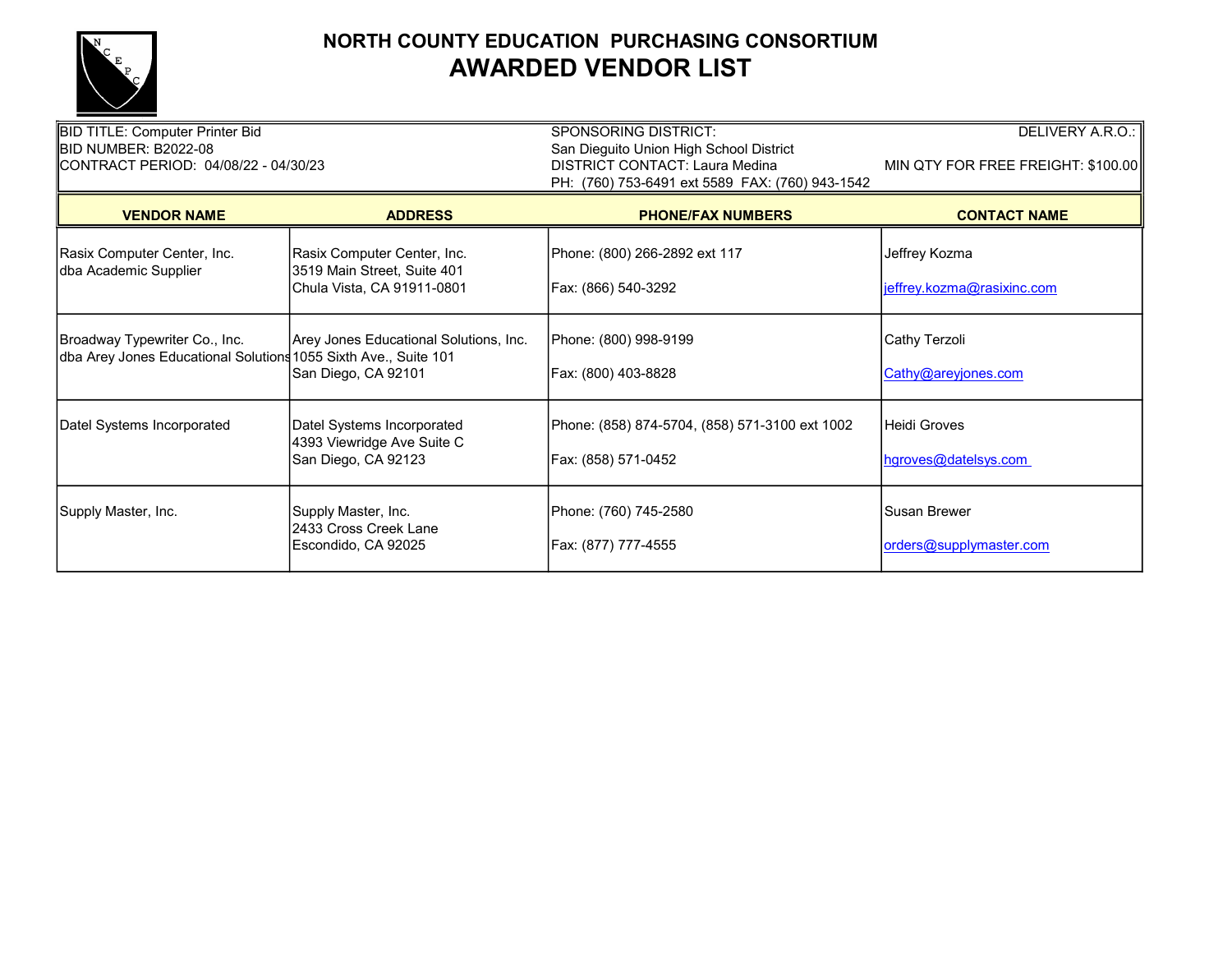| Item No.       | Estimated<br>Usage | Unit of<br><b>Issue</b> | Item Specification/Description                                                                       | MFR. Model #  | Warranty | Awarded<br>Vendor    | Price      |
|----------------|--------------------|-------------------------|------------------------------------------------------------------------------------------------------|---------------|----------|----------------------|------------|
|                |                    |                         | <b>Manufacturer: Hewlett Packard</b>                                                                 |               |          |                      |            |
|                |                    |                         |                                                                                                      |               |          |                      |            |
|                |                    |                         | <b>Monochrome Laser Printer</b>                                                                      |               |          |                      |            |
| $\mathbf{1}$   | 18                 |                         | HP LaserJet Pro M203dw Printer. To be discontinued in<br>Each Spring 2022. Replacement model M3001dw | G3Q47A        | 1 Year   | Academic<br>Supplier | \$140.00   |
| $\overline{c}$ | 24                 |                         | HP LaserJet Pro M404n Printer. To be discontinued in<br>Each Spring 2022. Replacement model M4001    | <b>W1A52A</b> | 1 Year   | Academic<br>Supplier | \$222.00   |
| 3              | 57                 |                         | HP LaserJet Pro M404dnPrinter. To be discontinued in<br>Each Spring 2022. Replacement model M4001e   | <b>W1A53A</b> | 1 Year   | Academic<br>Supplier | \$252.00   |
| $\overline{4}$ | 6                  | Each                    | HP LaserJet Pro M404dw Printer. To be discontinued in<br>Spring 2022. Replacement model M4001e       | W1A56A        | 1 Year   | Academic<br>Supplier | \$290.00   |
| 5              | 1                  |                         | Each   HP LaserJet Enterprise M507n Printer                                                          | 1PV86A        | 1 Year   | Academic<br>Supplier | \$536.38   |
| 6              | 0                  |                         | Each HP LaserJet Enterprise M507dn Printer                                                           | 1PV87A        | 1 Year   | Academic<br>Supplier | \$619.03   |
| $\overline{7}$ | $\mathbf 0$        |                         | Each   HP LaserJet Enterprise M507x Printer                                                          | 1PV88A        | 1 Year   | Academic<br>Supplier | \$790.00   |
| 8              | 8                  |                         | Each   HP LaserJet M607n Printer                                                                     | K0Q14A#BGJ    | 1 Year   | Academic<br>Supplier | \$725.00   |
| 9              | $\mathbf 0$        |                         | Each   HP LaserJet Enterprise M610dn                                                                 | <b>7PS82A</b> | 1 Year   | Academic<br>Supplier | \$771.00   |
| 10             | $\sqrt{2}$         |                         | Each   HP LaserJet Enterprise M608n Printer                                                          | <b>K0Q17A</b> | 1 Year   | Academic<br>Supplier | \$850.00   |
| 11             | 0                  |                         | Each   HP LaserJet Enterprise M611dn                                                                 | <b>7PS84A</b> | 1 Year   | Academic<br>Supplier | \$1,223.00 |
| 12             | $\pmb{0}$          |                         | Each   HP LaserJet Enterprise M611x                                                                  | <b>7PS85A</b> | 1 Year   | Academic<br>Supplier | \$1,564.00 |
| 13             | $\pmb{0}$          |                         | Each   HP LaserJet Enterprise M612dn                                                                 | <b>7PS86A</b> | 1 Year   | Academic<br>Supplier | \$1,750.00 |
| 14             | $\mathbf 0$        |                         | Each   HP LaserJet Enterprise M612x                                                                  | <b>7PS87A</b> | 1 Year   | Academic<br>Supplier | \$2,100.00 |
| 15             | 0                  |                         | Each   HP LaserJet Enterprise M712n Printer                                                          | CF235A        | 1 Year   | Academic<br>Supplier | \$1,475.00 |
| 16             | $\pmb{0}$          |                         | Each   HP LaserJet Enterprise M712dn Printer                                                         | <b>CF236A</b> | 1 Year   | Academic<br>Supplier | \$1,700.00 |
| 17             | $\pmb{0}$          |                         | Each   HP LaserJet Enterprise M712xh Printer                                                         | <b>CF238A</b> | 1 Year   | Academic<br>Supplier | \$2,200.00 |
| 18             | $\pmb{0}$          |                         | Each   HP LaserJet Enterprise M806dn Printer                                                         | <b>CZ244A</b> | 1 Year   | Academic<br>Supplier | \$2,650.00 |
| 19             | $\pmb{0}$          |                         | Each   HP LaserJet Enterprise M806x+                                                                 | CZ245A        | 1 Year   | Academic<br>Supplier | \$4,200.00 |
|                |                    |                         | <b>Color Laser Printer</b>                                                                           |               |          |                      |            |
| 20             | 31                 |                         | Each   HP Color LaserJet Pro M255dw                                                                  | 7KW64A        | 1 Year   | Academic<br>Supplier | \$252.00   |
| 21             | 25                 |                         | Each   HP Color LaserJet Pro M454dn                                                                  | <b>W1Y44A</b> | 1 Year   | Academic<br>Supplier | \$290.00   |
| 22             | $\mathsf 0$        |                         | Each   HP Color LaserJet Pro M454dw                                                                  | W1Y45A        | 1 Year   | Academic<br>Supplier | \$370.00   |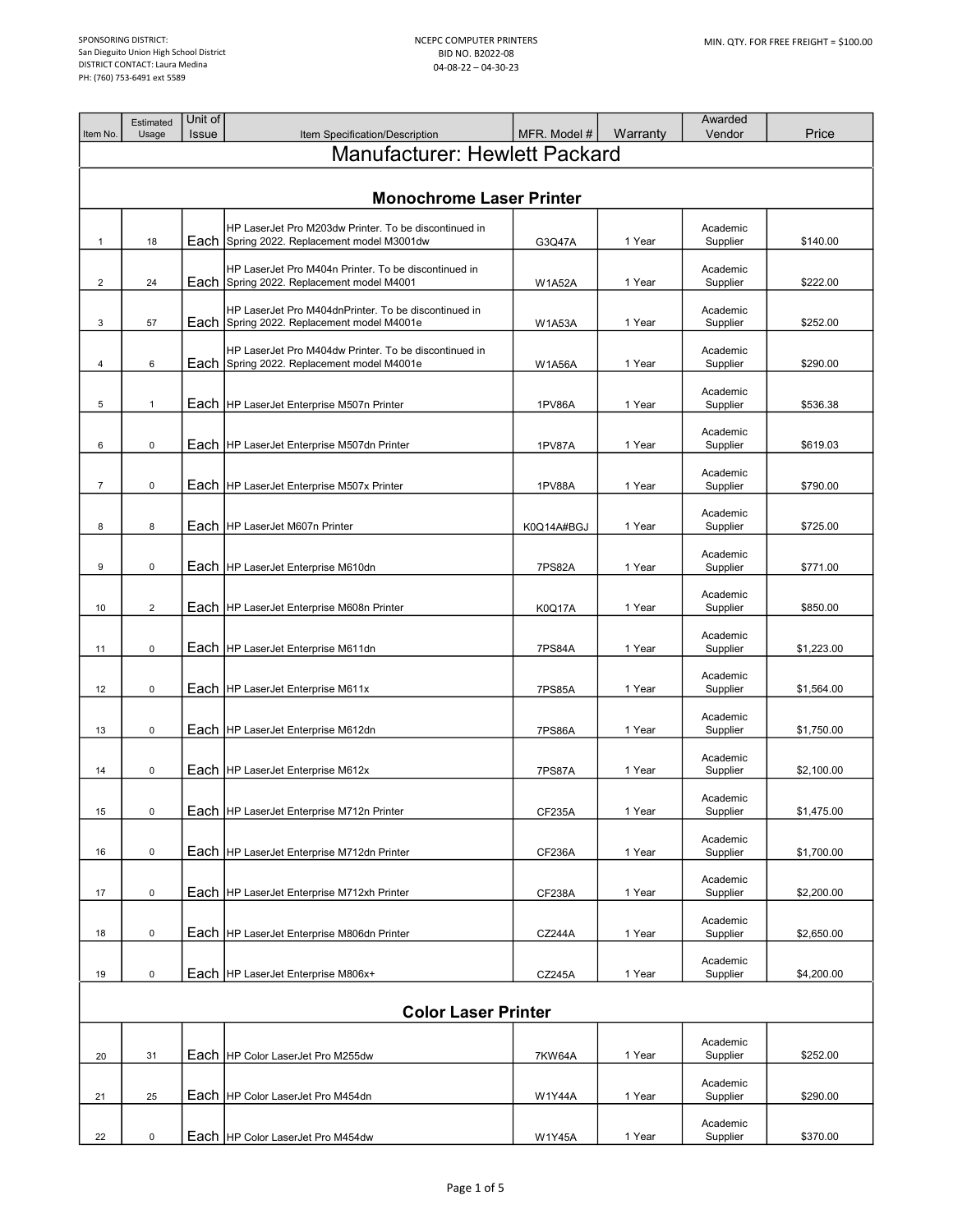Supplier \$2,015.53

Supplier | \$2,425.00

Supplier \$3,150.00

\$4,675.00

Academic

Academic

Academic<br>Supplier

|          | Estimated      | Unit of      |                                                           |               |                         | Awarded              |            |
|----------|----------------|--------------|-----------------------------------------------------------|---------------|-------------------------|----------------------|------------|
| Item No. | Usage          | <b>Issue</b> | Item Specification/Description                            | MFR. Model #  | Warranty                | Vendor               | Price      |
| 23       | 5              |              | Each   HP Color LaserJet M553n                            | B5L24A#BGJ    | 1 Year                  | Academic<br>Supplier | \$545.00   |
|          |                |              |                                                           |               |                         | Academic             |            |
| 24       | $\pmb{0}$      |              | Each   HP Color LaserJet Enterprise M554dn                | 7ZU81A        | 1 Year                  | Supplier             | \$600.00   |
|          |                |              |                                                           |               |                         | Academic             |            |
| 25       | 8              |              | Each   HP Color LaserJet Enterprise M555dn                | <b>7ZU78A</b> | 1 Year                  | Supplier             | \$655.00   |
|          |                |              |                                                           |               |                         | Academic             |            |
| 26       | $\pmb{0}$      |              | Each   HP Color LaserJet Enterprise M555x                 | <b>7ZU79A</b> | 1 Year                  | Supplier             | \$1,170.00 |
| 27       | 4              |              | Each   HP Color LaserJet Enterprise M652dn                | <b>J7Z99A</b> | 1 Year                  | Academic<br>Supplier | \$1,045.00 |
|          |                |              |                                                           |               |                         | Academic             |            |
| 28       | 0              |              | Each   HP Color Laserjet Enterprise M653dn Printer        | J8A04A        | 1 Year                  | Supplier             | \$1,475.00 |
|          |                |              | HP Color LaserJet Enterprise M653x with HP High           |               |                         | Academic             |            |
| 29       | 0              |              | Each   Performance Secure Hard Disk (P/N B5L29A)          | <b>J8A05A</b> | 1 Year                  | Supplier             | \$1,760.00 |
|          |                |              |                                                           |               |                         | Academic             |            |
| 30       | $\pmb{0}$      |              | Each   HP Color LaserJet Enterprise M751n                 | T3U43A        | 1 Year                  | Supplier             | \$1,925.00 |
|          |                |              |                                                           |               |                         | Academic             |            |
| 31       | $\pmb{0}$      |              | Each   HP Color LaserJet Enterprise M751dn Printer        | <b>T3U44A</b> | 1 Year                  | Supplier             | \$2,100.00 |
|          |                |              |                                                           |               |                         | Academic             |            |
| 32       | $\pmb{0}$      |              | Each   HP Color LaserJet Enterprise M856dn                | <b>T3U51A</b> | 1 Year                  | Supplier             | \$3,000.00 |
|          |                |              |                                                           |               |                         | Academic             |            |
| 33       | 0              |              | Each   HP Color LaserJet Enterprise M856x                 | <b>T3U52A</b> | 1 Year                  | Supplier             | \$4,200.00 |
|          |                |              | <b>Monochrome Multifunction Laser Printer</b>             |               |                         |                      |            |
|          |                |              |                                                           |               |                         | Academic             |            |
| 34       | $\pmb{0}$      |              | Each   HP LaserJet Pro MFP M227fdn                        | G3Q79A        | 1 Year                  | Supplier             | \$270.00   |
|          |                |              | HP LaserJet Pro MFP M227fdw. To be discontinued in        |               |                         | Academic             |            |
| 35       | $\overline{2}$ |              | Each Spring 2022. Replacement model M3101fdw.             | G3Q75A        | 1 Year                  | Supplier             | \$222.00   |
|          |                |              |                                                           |               |                         | Academic             |            |
| 36       | $\pmb{0}$      |              | Each IHP LaserJet MFP M234dw                              | 6GW99F        | 1 Year                  | Supplier             | \$215.00   |
|          |                |              | HP LaserJet Pro MFP M428fdn. To be discontinued in Spring |               |                         | Academic             |            |
| 37       | 5              |              | Each 2022. Replacement model M4101fdn.                    | <b>W1A29A</b> | 1 Year                  | Supplier             | \$371.00   |
|          |                |              | HP LaserJet Pro MFP M428fdw. To be discontinued in        |               |                         | Academic             |            |
| 38       | $\pmb{0}$      |              | Each Spring 2022. Replacement model M4101fdwe.            | <b>W1A30A</b> | 1 Year                  | Supplier             | \$371.00   |
|          |                |              |                                                           |               |                         | Academic             |            |
| 39       | $\pmb{0}$      |              | Each   HP LaserJet Enterprise MFP M528dn                  | 1PV64A        | 1 Year                  | Supplier             | \$1,367.23 |
|          |                |              |                                                           |               |                         | Academic             |            |
| 40       | $\pmb{0}$      |              | Each   HP LaserJet Enterprise MFP M528f                   | 1PV65A        | 1 Year                  | Supplier             | \$1,595.22 |
|          |                |              |                                                           |               | One-year, next-business |                      |            |
| 41       | $\pmb{0}$      |              | Each   HP LaserJet Enterprise Flow MFP M528c              | 1PV66A        | day, onsite warranty    | Arey Jones           | \$2,066.22 |
|          |                |              |                                                           |               |                         | Academic             |            |

42 0 Each HP LaserJet Enterprise Flow MFP M528z 1PV67A 1 Year

43 0 Each HP LaserJet Enterprise MFP M635h 7PS97A 1 Year

44 | 0 | Each | HP LaserJet Enterprise MFP M635fht | 7PS98A | 1 Year

45 0 Each HP LaserJet Enterprise Flow MFP M635z 7PS99A 1 Year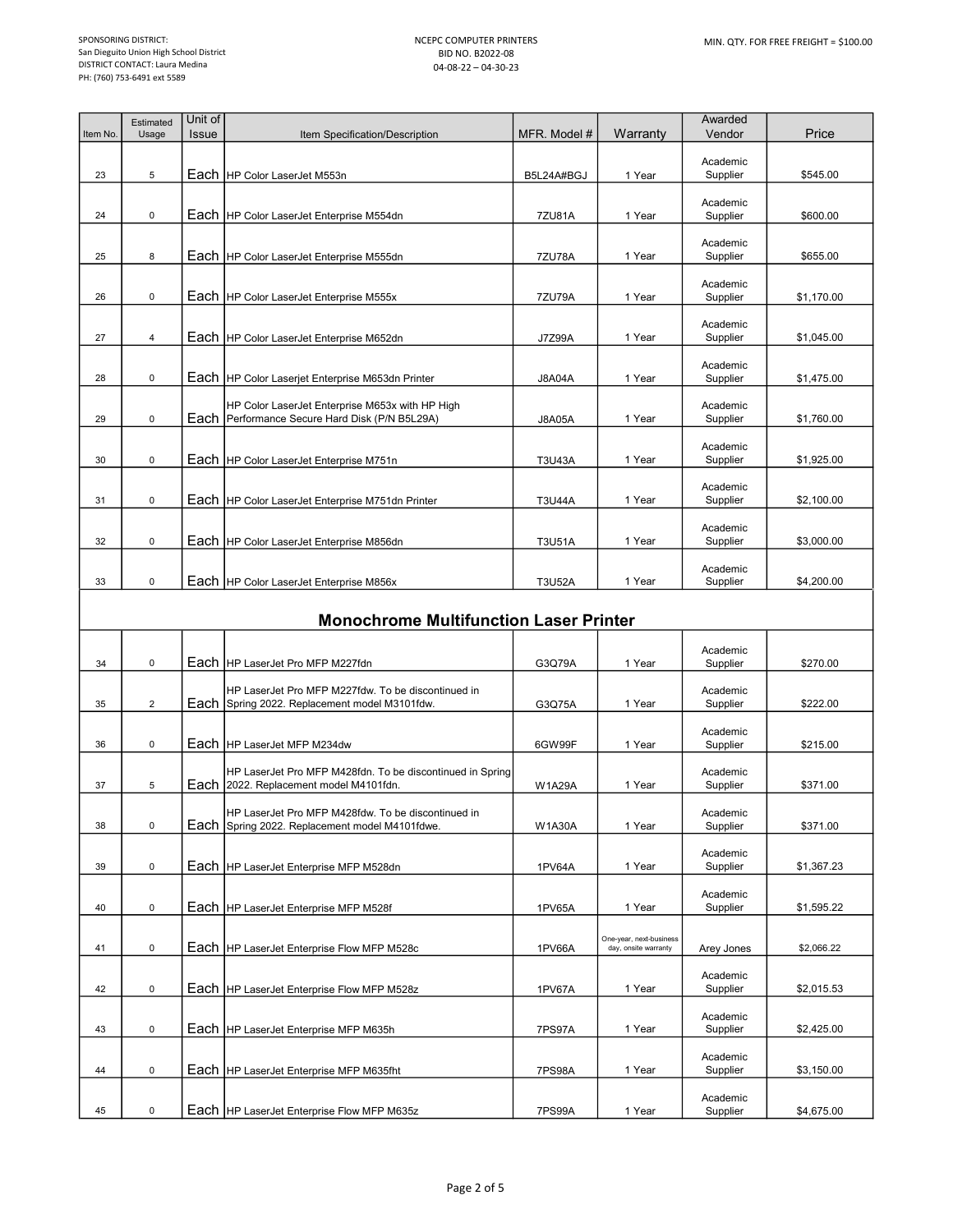| Item No. | Estimated<br>Usage  | Unit of<br><b>Issue</b> | Item Specification/Description                              | MFR. Model #  | Warranty                                        | Awarded<br>Vendor    | Price      |
|----------|---------------------|-------------------------|-------------------------------------------------------------|---------------|-------------------------------------------------|----------------------|------------|
| 46       | 0                   |                         | Each   HP LaserJet Enterprise MFP M725dn Printer            | <b>CF066A</b> | 1 Year                                          | Academic<br>Supplier | \$2,550.00 |
|          |                     |                         |                                                             |               | 1 Year                                          | Academic<br>Supplier |            |
| 47       | 0                   |                         | Each   HP LaserJet Enterprise MFP M725f Printer             | <b>CF067A</b> |                                                 | Academic             | \$3,325.00 |
| 48       | 0                   |                         | Each   HP LaserJet Enterprise MFP M725z Printer             | CF068A        | 1 Year                                          | Supplier             | \$4,000.00 |
| 49       | 0                   |                         | Each   HP LaserJet Enterprise MFP M725z+ Printer            | CF069A        | 1 Year                                          | Academic<br>Supplier | \$4,200.00 |
| 50       | $\mathbf 0$         |                         | Each   HP LaserJet Enterprise MFP M830z NFC/Wireless Direct | <b>D7P68A</b> | One-year, next-business<br>day, onsite warranty | Arey Jones           | \$6,142.49 |
|          |                     |                         | <b>Color Multifunction Laser Printer</b>                    |               |                                                 |                      |            |
| 51       | $\mathbf 0$         |                         | Each IHP Color LaserJet Pro MFP M283fdw                     | <b>7KW75A</b> | 1 Year                                          | Academic<br>Supplier | \$351.00   |
| 52       | 13                  |                         | Each HP Color LaserJet Pro MFP M479fdn                      | W1A79A        | 1 Year                                          | Academic<br>Supplier | \$495.00   |
| 53       | $\overline{2}$      |                         | Each   HP Color LaserJet Pro MFP M479fdw                    | <b>W1A80A</b> | 1 Year                                          | Academic<br>Supplier | \$495.00   |
| 54       | $\mathsf 0$         | Each                    | HP Color LaserJet Pro MFP M479fdw                           | <b>W1A80A</b> | 1 Year                                          | Academic<br>Supplier | \$495.00   |
| 55       | $\mathbf 0$         |                         | Each   HP LaserJet Ent M480f                                | 3QA55A        | 1 Year                                          | Academic<br>Supplier | \$700.00   |
| 56       | 0                   |                         | Each   HP Color LaserJet Enterprise MFP M578dn              | <b>7ZU85A</b> | 1 Year                                          | Academic<br>Supplier | \$1,685.00 |
| 57       | 0                   |                         | Each   HP Color LaserJet Enterprise MFP M578f               | <b>7ZU86A</b> | 1 Year                                          | Academic<br>Supplier | \$2,280.00 |
| 58       | $\mathsf 0$         |                         | Each   HP Color LaserJet Enterprise Flow MFP M578c          | 7ZU87A        | 1 Year                                          | Academic<br>Supplier | \$2,725.00 |
| 59       | 0                   |                         | Each   HP Color LaserJet Enterprise Flow MFP M578z          | 7ZU88A        | 1 Year                                          | Academic<br>Supplier | \$2,400.00 |
| 60       | 0                   |                         | Each   HP Color LaserJet Enterprise MFP M577z Flow          | <b>7ZU88A</b> | 1 Year                                          | Academic<br>Supplier | \$2,400.00 |
| 61       | $\mathsf 0$         |                         | Each   HP Color LaserJet Enterprise MFP M681dh              | <b>J8A10A</b> | 1 Year                                          | Academic<br>Supplier | \$2,600.00 |
| 62       | 0                   |                         | Each HP Color LaserJet Enterprise Flow MFP M681f            | <b>J8A12A</b> | 1 Year                                          | Academic<br>Supplier | \$3,125.00 |
| 63       | $\mathsf 0$         |                         | Each   HP Color LaserJet Enterprise Flow MFP M682z Flow     | <b>J8A17A</b> | 1 Year                                          | Academic<br>Supplier | \$5,200.00 |
| 64       | $\pmb{0}$           |                         | Each HP Color LaserJet Enterprise MFP M776dn                | <b>T3U55A</b> | 1 Year                                          | Academic<br>Supplier | \$3,900.00 |
| 65       | $\mathsf{O}\xspace$ |                         | Each HP Color Laser Jet Enterprise Flow MFP M776z           | 3WT91A        | 1 Year                                          | Academic<br>Supplier | \$4,800.80 |
| 66       | $\mathsf 0$         |                         | Each   HP Color LaserJet Enterprise Flow MFP M776zs         | <b>T3U56A</b> | 1 Year                                          | Academic<br>Supplier | \$5,400.00 |
| 67       | 0                   |                         | Each   HP Color LaserJet Enterprise MFP M880z               | A2W75A        | 1 Year                                          | Academic<br>Supplier | \$6,300.00 |
| 68       | $\pmb{0}$           | Each   Direct           | HP Color LaserJet Enterprise MFP M880z+ NFC/Wireless        | D7P71A        | One-year, next-business<br>day, onsite warranty | Arey Jones           | \$6,633.29 |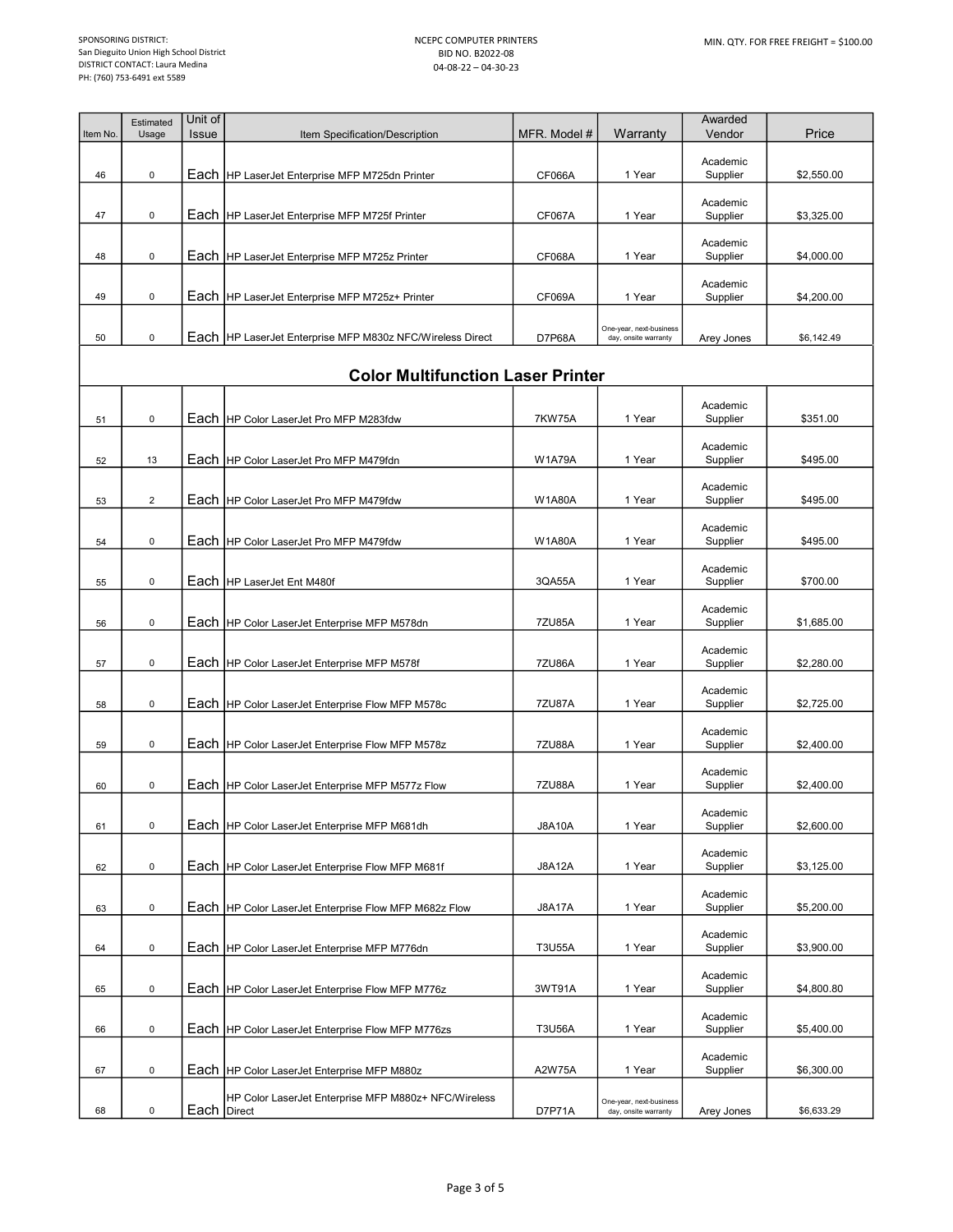| Item No.                                              | Estimated<br>Usage | Unit of<br><b>Issue</b> | Item Specification/Description                                                                                                                                                  | MFR. Model #  | Warranty                                                     | Awarded<br>Vendor    | Price       |  |
|-------------------------------------------------------|--------------------|-------------------------|---------------------------------------------------------------------------------------------------------------------------------------------------------------------------------|---------------|--------------------------------------------------------------|----------------------|-------------|--|
| 69                                                    | $\mathbf 0$        |                         | Each HP Color LaserJet Pro MFP M182nw                                                                                                                                           | 7KW55A        | 1 Year                                                       | Academic<br>Supplier | \$254.00    |  |
| 70                                                    | 0                  |                         | Each IHP Color LaserJet Pro MFP M283fdw                                                                                                                                         | <b>7KW75A</b> | 1 Year                                                       | Academic<br>Supplier | \$351.00    |  |
| <b>Color Ink Based Printer</b>                        |                    |                         |                                                                                                                                                                                 |               |                                                              |                      |             |  |
|                                                       |                    |                         |                                                                                                                                                                                 |               |                                                              |                      |             |  |
| 71                                                    | $\mathbf 0$        |                         | Each   HP Officejet 200 Mobile Printer                                                                                                                                          | CZ993A        | 1 Year                                                       | Academic<br>Supplier | \$234.75    |  |
| 72                                                    | 35                 |                         | Each   HP Officejet Pro 8210 printer                                                                                                                                            | D9L64A        | 1 Year                                                       | Academic<br>Supplier | \$115.00    |  |
| 73                                                    | 3                  |                         | Each  HP OfficeJet Pro 9015e Wireless Color All-in-One Printer                                                                                                                  | 1G5L3A#B1H    | 1 Year                                                       | Academic<br>Supplier | \$239.00    |  |
|                                                       |                    |                         | <b>Color Multifunction Ink Based Printer</b>                                                                                                                                    |               |                                                              |                      |             |  |
|                                                       |                    |                         |                                                                                                                                                                                 |               |                                                              | Academic             |             |  |
| 74                                                    | $\pmb{0}$          |                         | Each   HP OfficeJet 250 Mobile All-in-One Printer                                                                                                                               | CZ992A        | 1 Year                                                       | Supplier             | \$313.50    |  |
|                                                       |                    |                         |                                                                                                                                                                                 |               |                                                              | Academic             |             |  |
| 75                                                    | 0                  |                         | Each   HP OfficeJet Pro 7740 Wide Format All-in-One Printer                                                                                                                     | G5J38A        | 1 Year                                                       | Supplier             | \$222.00    |  |
|                                                       |                    |                         |                                                                                                                                                                                 |               |                                                              | Academic             |             |  |
| 76                                                    | 10                 |                         | Each   HP Officejet Pro 9020 Inkjet Multifunction Printer                                                                                                                       | 1MR78A        | 1 Year                                                       | Supplier             | \$231.69    |  |
| <b>Wide Format Printers and Multifunction Devices</b> |                    |                         |                                                                                                                                                                                 |               |                                                              |                      |             |  |
|                                                       |                    |                         |                                                                                                                                                                                 |               |                                                              |                      |             |  |
| 77                                                    | 0                  |                         | Each   HP DesignJet Z9+ 44-in PostScript Printer                                                                                                                                | <b>W3Z72A</b> | 1 year limited hardware<br>warranty                          | Arey Jones           | \$3,935.85  |  |
| 78                                                    | 0                  | Each  - 24"             | HP DesignJet Z6 Large Format PostScript® Graphics Printer                                                                                                                       | T8W15A        | One-year limited<br>hardware warranty                        | Arey Jones           | \$2,628.10  |  |
| 79                                                    | $\pmb{0}$          | Each                    | HP DesignJet Z6 Large Format PostScript® Graphics Printer<br>$-44"$                                                                                                             | <b>T8W16A</b> | One-year limited<br>hardware warranty                        | Arey Jones           | \$4,080.17  |  |
| 80                                                    | $\pmb{0}$          |                         | Each   HP DesignJet T1700 44-in Printer                                                                                                                                         | <b>W6B55A</b> | 1 Year                                                       | Academic<br>Supplier | \$3,750.00  |  |
| 81                                                    | 0                  |                         | Each   HP DesignJet T1700 44-in PostScript Printer                                                                                                                              | 1VD87A        | 1 Year                                                       | Academic<br>Supplier | \$4,648.69  |  |
| 82                                                    | $\pmb{0}$          |                         | Each   HP DesignJet HD Pro 2 44-in MFP                                                                                                                                          | 2QX51E        | 1 Year                                                       | Academic<br>Supplier | \$21,236.00 |  |
|                                                       |                    |                         | <b>Document Scanners</b>                                                                                                                                                        |               |                                                              |                      |             |  |
|                                                       |                    |                         |                                                                                                                                                                                 |               |                                                              |                      |             |  |
| 83                                                    | 0                  |                         | HP Scanjet Pro 2500 f1 Flatbed Scanner. To be discontinued<br>in Spring 2022. Replacement model HP Scanjet Pro 2600 F1<br>Each (20G05A (not available to order until May 2022)) | L2747A        | 1 Year                                                       | Academic<br>Supplier | \$206.00    |  |
| 84                                                    | $\pmb{0}$          |                         | Each HP ScanJet Pro 3000 s4 Sheet-feed Scanner                                                                                                                                  | 6FW07A        | 1 Year                                                       | Academic<br>Supplier | \$347.00    |  |
| 85                                                    | 0                  |                         | Each   HP Scanjet Enterprise Flow 7500 Flatbed Scanner                                                                                                                          | L2725B        | 1 Year                                                       | Academic<br>Supplier | \$980.00    |  |
| 86                                                    | $\pmb{0}$          |                         | HP Scanjet Enterprise Flow N9120 fn2 Flatbed<br>Each Scanner                                                                                                                    | L2763A        | 1 Year                                                       | Academic<br>Supplier | \$2,700.00  |  |
| 87                                                    | 0                  |                         | HP ScanJet Enterprise Flow 5000 s5 Sheet-feed<br>Each Scanner                                                                                                                   | GFW09A        | One-year bench limited<br>warranty whole unit<br>replacement | Arey Jones           | \$594.59    |  |
| 88                                                    | $\pmb{0}$          | Each                    | HP ScanJet Enterprise Flow 7000 s3 Sheet-feed<br>Scanner                                                                                                                        | L2757A        | 1 Year                                                       | Academic<br>Supplier | \$705.00    |  |